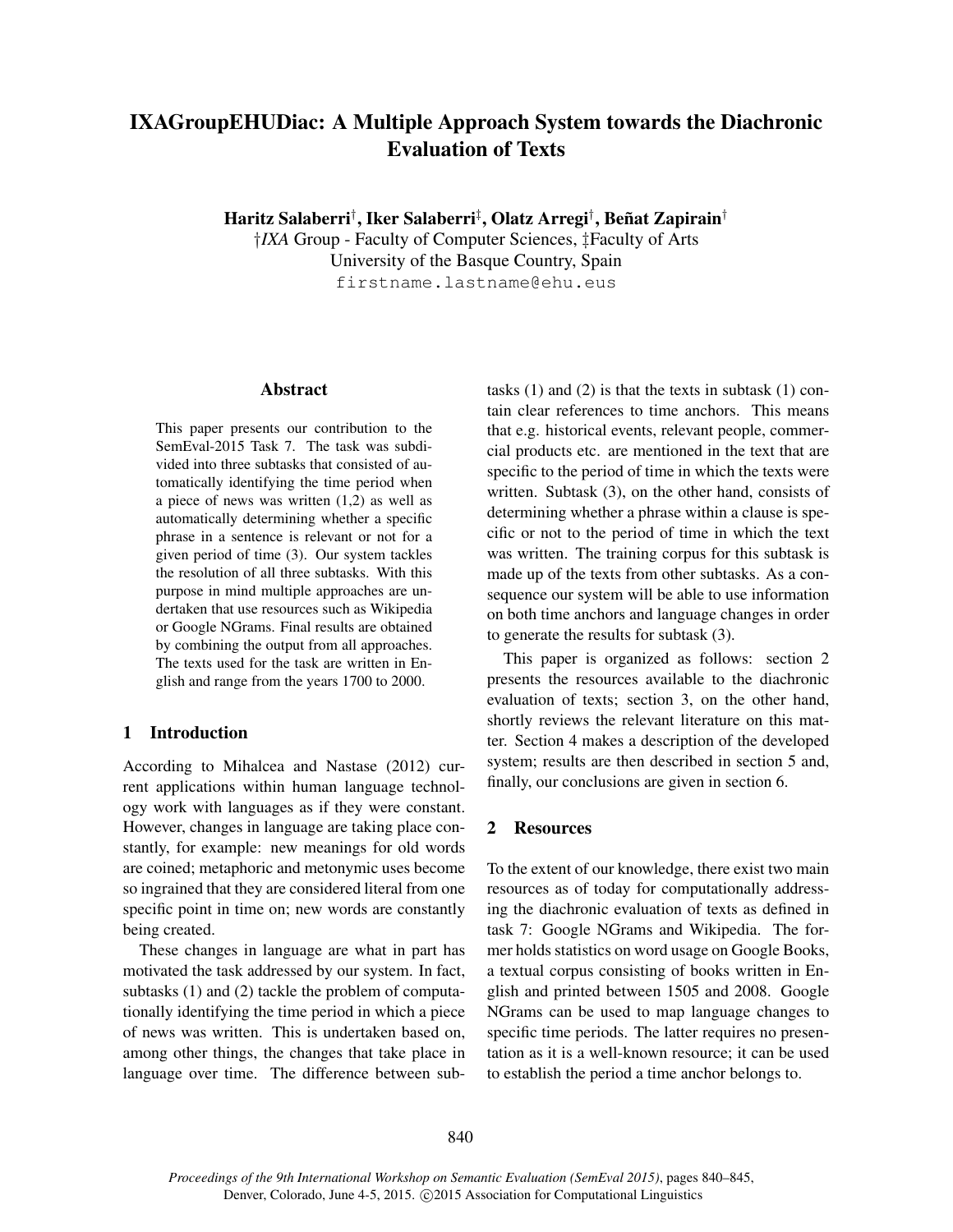# 3 Related Work

To the best of our knowledge several techniques have been previously used to computationally address language-change. We consider it important to note that the motivation to study the languagechange phenomena differs from one work to another: Some of the techniques make use of it in order to establish the period of time in which a text was produced (Jong et al., 2005; Dalli and Wilks, 2006), which is our main concern; others, on the other hand, use the phenomena in order to study topics such as the changes that have taken place in culture (Juola, 2013; Michel et al., 2011).

Some of the techniques used so far to address the task of temporal classification are based on language models built from texts belonging to a same period of time. This way the task of temporally classifying texts consists basically of identifying the model that best fits the text that wants to be classified. Some of the systems that follow this approach are Kumar (2011) and Wang et al. (2012).

Another relevant class of models for temporal classification is based on the idea that the change of word meaning and word usage over time can help determine the period of time in which a text was written. Normally the resource used by the systems that are based on this approach is Google NGrams (see section 2). Some example models that use this approach are presented in Mihalcea and Nastase (2012) and Popescu and Strapparava (2013).

Other systems that can be brought up in this section make use of stylistic and readability features (Štajner and Zampieri, 2013), neural nets (Kim et al., 2014) and lexical features (Dalli and Wilks, 2006).

From the approaches here presented we decided to implement our system using, among others, the change of word usage and word meaning over time approach (see subsection 4.1.3) and the lexical and stylistic features approach (see subsection 4.1.4) as we believe both to have reported good performance in previous works (Mihalcea and Nastase, 2012; Štajner and Zampieri, 2013; Dalli and Wilks, 2006). Although we think that the approach to epoch delimitation based on using language models can also come up with good results, we have not used it as we believe that the training set is too limited for this approach to be effective.

### 4 System Description

The way in which our system deals with temporal text classification (subtasks (1) and (2)) is described under subsection 4.1. The way in which our system deals with recognizing time-specific phrases (subtask (3)), on the other hand, is presented under subsection 4.2.

# 4.1 Temporal Text Classification

Four different approaches are undertaken in order to automatically determine the period of time in which a piece of news was written: the first approach consists of searching for the mentioned time period within the text. The second approach, on the other hand, consists of searching for named entities present in the text and then establishing the period of time by linking these to Wikipedia. The third approach uses Google NGrams and, to conclude, the fourth approach consists of using linguistic features that are significant with respect to language change in combination with machine learning.

### 4.1.1 Year Entity Detection

The present approach was implemented based on the observation made upon the training texts, in the development of which we have realized that the period of time that corresponds to a text is present within the text. This approach is characterized by a very high precision and a very low recall as only 10% of the training texts contain a period of time and in 85% of the cases these are the ones that correspond to texts. In order to establish the time period, year entities are detected by our system using the Apache OpenNLP name finder tool Baldridge (2005).

It is considered here that this approach is strongly dependent on the domain; in fact, if historical texts (or texts that in general describe past events) were to be diachronically evaluated, the precision would drop and recall would improve considerably.

### 4.1.2 Wikipedia Entity Linking

For the second approach our system detects named entities that correspond to persons and organizations within the texts; the Apache OpenNLP name finder tool and the pre-trained models for this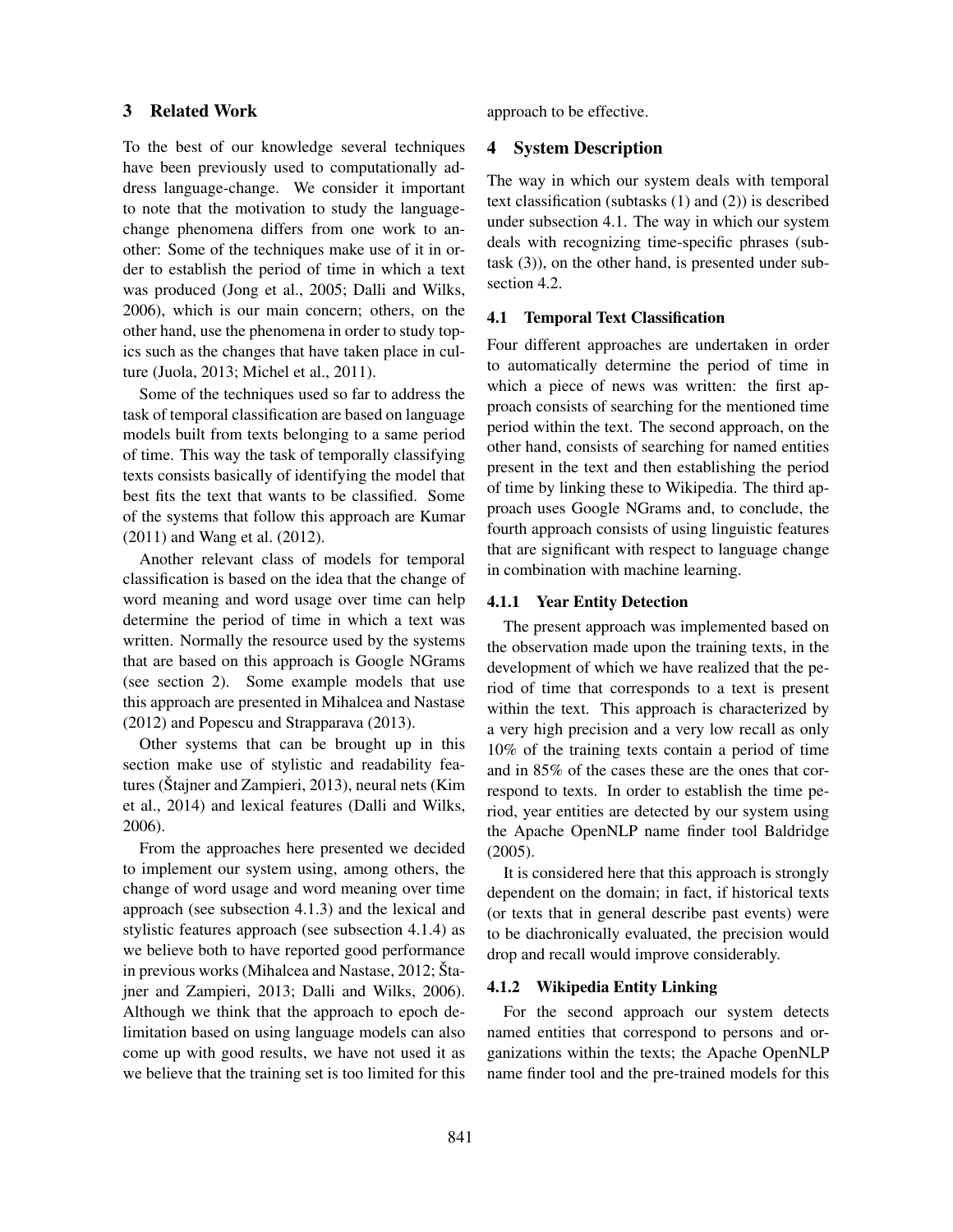type of entities are used. After named entities are recognized, these are searched for in Wikipedia; if a named entity can be found, then year entities are detected in the corresponding entry: with this purpose in mind the OpenNLP name finder tool is used and tuned as in 4.1.1. Finally, an average of all years (which stem from the Wikipedia entries that correspond to the named entities in the text) is calculated for every text and the time period that corresponds to the average assigned. The workflow for this approach can be seen in figure 1:



Figure 1: Wikipedia Entity Linking.

Different scenarios are possible concerning this approach: some texts do not contain named entities and some others have many of them, and sometimes entities are not detected or can not be found in Wikipedia. For these reasons not all texts are assigned a time period by this approach<sup>1</sup>.

#### 4.1.3 Google NGrams

The Google NGrams 1-gram corpus is used for the third approach. We consider all nouns (proper and common) within the texts to be of interest as we consider these to be the kind of words that change most across time and as a result provide the highest amount of information on the time in which a piece of news was written. In order to identify these nouns the ClearNLP PoS tagger and lemmatizer is used Choi and Palmer (2012). The system computes for each noun the percentage of occurrences that that noun has in a year with respect to the sum of words available for that year (normalization). The amount of published data in Google Books is not the same for all years; in fact, it grows exponentially from the second half of the 20th century on. For this reason the percentage of occurrences with respect to the sum of words needs to be calculated, rather than simply using the amount of occurrences.

When percentages for all nouns in a text are calculated, the year that corresponds to the highest percentage is associated to each noun. Then, the average value for these years is calculated. If the year associated to a noun differs in 40 or more years from the average value, our system considers this noun to be period-specific. Consequently, the time period that includes this year is assigned to the text. Periodspecific nouns are determined locally within a given text since the same noun might be period-specific in one text but not in another.

If there is more than one noun that is considered to be period-specific, the average value of the years that correspond to these nouns is used. If there are no detected period-specific nouns, on the other hand, the average value calculated for all nouns is used.

### 4.1.4 Language Change

The fourth approach used by our system consists of using linguistic features (patterns or tendencies) that are significant regarding language change in combination with machine learning. For this purpose the different diachronic or language-change tendencies that are observable in the training data have been studied. These tendencies include both linguistic and extra-linguistic factors, and they affect different areas of grammar such as orthography, lexicon, semantics, morphology or syntax. Some examples can be seen in figure 2.

The patterns resulting from the study are classified into six different fifty-year periods ranging from the years 1700 to 2000 as we consider these to be the finest grain period patterns can be classified into. Said patterns are used as features for the learning algorithm; some examples include: the loss of subjunctive mood in subordinate clauses, the arisal of *do so*-verbal substitution and the extinction of postpositions and of various inflectional morphemes. In spite of the richness of extracted linguistic change patterns, this approach has proved in any case to be

<sup>&</sup>lt;sup>1</sup>Our approach does not handle cases where more than one Wikipedia pages match a name.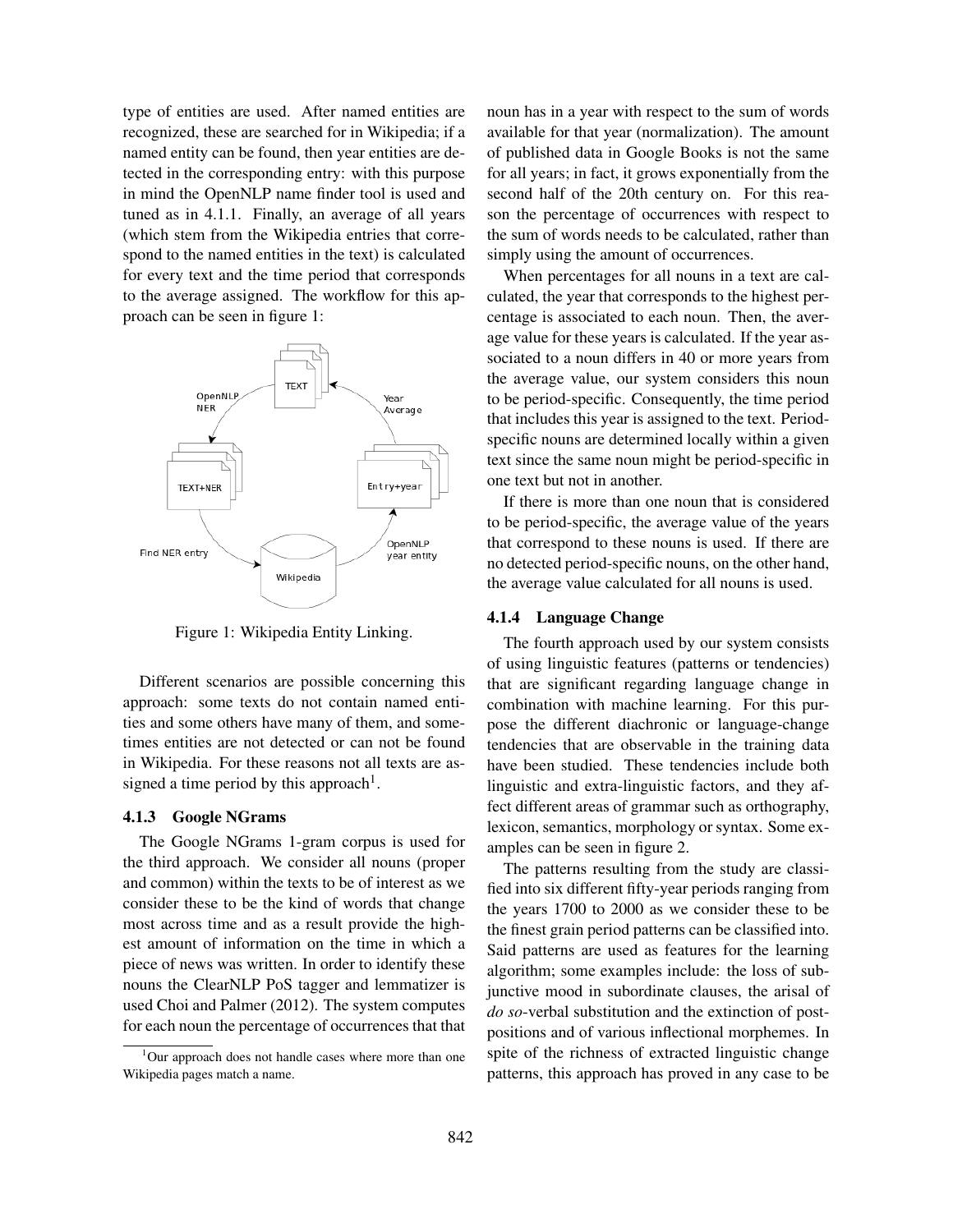#### ORTHOGRAPHY

| - Until about 1720 reflexive pronouns and their possessors are written separately instead of together                                                                                                                                                   |
|---------------------------------------------------------------------------------------------------------------------------------------------------------------------------------------------------------------------------------------------------------|
| she fancies her self in a Wood (1707-1713).                                                                                                                                                                                                             |
| - About 1895 the contraction Messr. is replaced by Mr. for 'mister' or 'messieur':<br>from Messrs. Chatto & Windus (1894-1900)<br>Mr. Balfour appears in the strange capacity (1904-1910)                                                               |
| <b>LEXICON</b>                                                                                                                                                                                                                                          |
|                                                                                                                                                                                                                                                         |
| - Use of the archaic locative adverb 'thither' in the sense of 'in this direction, here'. 1720 at the latest                                                                                                                                            |
| the reinforcements sent thither from Milan and Spain (1698-1704)                                                                                                                                                                                        |
| - Loss of the word guineas for pounds, around 1900:<br>lowest price 130 quineas (1814-1820)                                                                                                                                                             |
| just pays a couple of pounds (1970-1976)                                                                                                                                                                                                                |
| <b>SEMANTICS</b>                                                                                                                                                                                                                                        |
| - Use of the verb 'fit' in the sense of 'walk, move' instead of 'to suit', until around 1715:                                                                                                                                                           |
| as I fate under the Shadow of it (1706-1712).                                                                                                                                                                                                           |
| - The verb 'to wit' is used in the sense of 'to know' in a phossilized expression. These verb and<br>expression are no longer used nowadays.                                                                                                            |
| That afterwards, to wit, on the twenty seventh day (1715-1717).                                                                                                                                                                                         |
| <b>MORPHOLOGY</b>                                                                                                                                                                                                                                       |
| - Fossilized trace of 2nd person singular marker in verbal morphology: (you) Could'st instead of you<br>could, 1710 at the latest.                                                                                                                      |
| Jerusalem! Could'st thou but know (1699-1705).                                                                                                                                                                                                          |
| - Cliticization of the pronoun 'it' to the conjugated copula 'is' into 'tis'. Until about 1720, although<br>frozen uses could exist even today.                                                                                                         |
| Tis such an Entertaiment (1707-1713).                                                                                                                                                                                                                   |
| <b>SYNTAX</b>                                                                                                                                                                                                                                           |
| - Complete loss of the non-do-auxiliary pattern of the do-auxiliary in negative clauses, emphatic<br>constructions, and yes/no questions, approximate date 1730. This implies loss of the pattern of the<br>negative particle following the finite verb |
| and I hear of I know not how (1709-1715).                                                                                                                                                                                                               |

Figure 2: Some of the language-change patterns used by our system.

much less effective when compared to the other approaches.

The classifier used by the approach here described is a standard multi-class *Support Vector Machine* classifier implemented using the *SVM-multiclass* package in Joachims (1999). The decision of using a standard SVM learning algorithm comes from our experience on classification tasks with such a large number of classes.

# 4.1.5 Final Decision

In order to ultimately determine the period of time in which a text was written the system follows a procedure that takes into account the precision given by

each approach (since the systems seeks maximum precision). We consider the year entity detection approach to be the one with the highest precision, followed by the Wikipedia entity linking, the Google NGrams and the language-change approaches. The present procedure establishes that the period of time yielded by the approach with the maximum precision that is available must be set to the text. It must be kept in mind that both the year entity detection and the Wikipedia entity linking approaches have a low recall as only some of the texts are assigned a period of time by these approaches.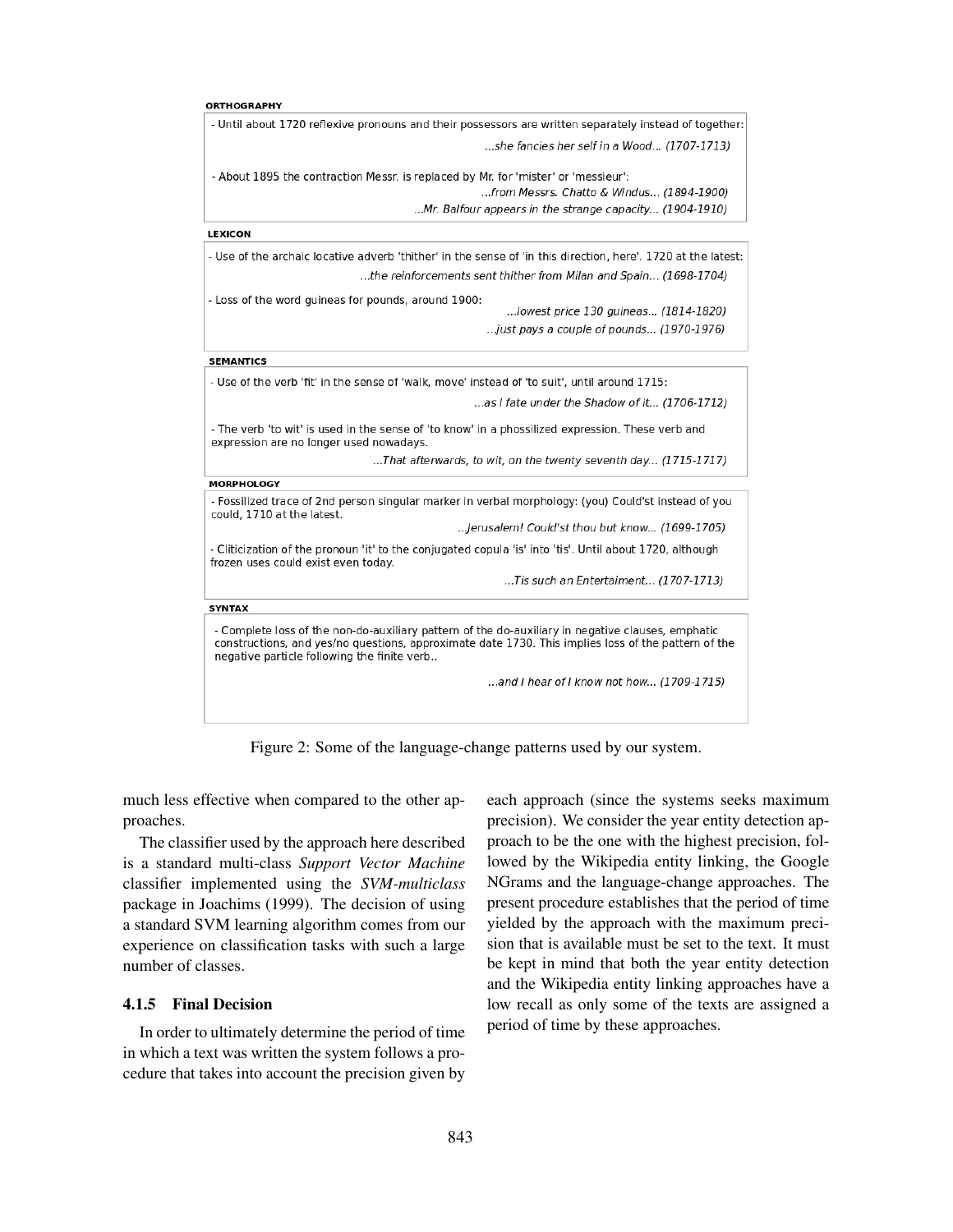| Grain          | Coarse    |        | Medium    |        | Fine      |        |
|----------------|-----------|--------|-----------|--------|-----------|--------|
| <b>Subtask</b> | Precision | Score  | Precision | Score  | Precision | Score  |
|                | 0.0902    | 0.5575 | 0.0413    | 0.3672 | 0.0225    | 0.187  |
|                | 0.0987    | 0.6225 | 0.0677    | 0.428  | 0.0377    | 0.2618 |
|                | 0.5739    |        |           |        |           |        |

Table 1: Official results reported for our system for all three subtasks.

#### 4.2 Recognizing Time-Specific Phrases

We consider that determining whether the phrases within a sentence are particularly relevant or not for the period of time in which the sentence was written can be viewed as a two-step procedure: first, markable phrases need to be detected, and then it must be decided whether these phrases are indicative features for the period of time or not. Our system performs just the classification step since the markable phrases are provided by the task organizers. This is achieved by making use of the period-specific words identified in the Google NGrams approach described in 4.1.3. Our system marks the set of consecutive words that start and end with period-specific words as a relevant phrase for the period of time in which the text was written. This procedure is followed if there is no punctuation mark between the words and the distance is not greater than four words.

The decision to consider phrases that have a maximum of four words is based upon observation. We consider this to be the appropriate number of words in order not to miss too many relevant phrases. The system can be easily tuned for phrases with a greater or a smaller number of words.

# 5 Results

Table 1 contains the official results reported for our system. In order to evaluate subtasks (1) and (2) three configurations are considered: a fine-graded evaluation were periods of time span two years in subtask  $(1)$  and six years in subtask  $(2)$ ; a mediumgraded evaluation were periods of time span six years for subtask (1) and twelve years for subtask (2) and a coarse-graded evaluation were periods of time span twelve years in subtask (1) and twenty years in subtask (2).

There is no fine-, medium- or coarse-graded evaluation for subtask (3). Certain phrases from a piece of news are selected by the task organizers and marked as *yes* or *no* by our system according to their relevance for the period of time when the news was produced (the period of time is also provided by the organizers). The score for this subtask is computed by counting the number of times our system has correctly marked the phrases.

As far as we know the only works that bear a slight resemblance to what is proposed in the temporal text classification subtasks (subtasks (1) and (2)) are Mihalcea and Nastase (2012) and Popescu and Strapparava (2013), in which computational approaches to temporal classification of words are presented. We consider that our results cannot be even loosely compared to the results in the cited papers as there is too little resemblance between temporal text classification and temporal word classification. We are not aware of any work that performs recognition of time-specific phrases (subtasks (3)).

As can be observed in table 1, the scores for subtask (2) are higher than the scores reported for subtask (1); however, we find that establishing the period of time when a piece of news was written is more complicated for the texts in subtask (1) as it mainly depends on a correct exploitation of time anchors. For this reason, we understand that the performance of our system is higher in subtask (1) than in subtask (2). Finally, we believe that the score obtained for the third subtask (0.5739) can be understood as an indicator of high performance as the difficulty of the subtask is, in our opinion, higher than that of other subtasks.

### 6 Conclusions and Future Works

In this paper we have presented our system for the diachronic evaluation of English texts, which has taken part in the SemEval-2015 task 7. Our system has been the only participant system that has reported results for the three subtasks that comprehended the task. We believe that many issues still